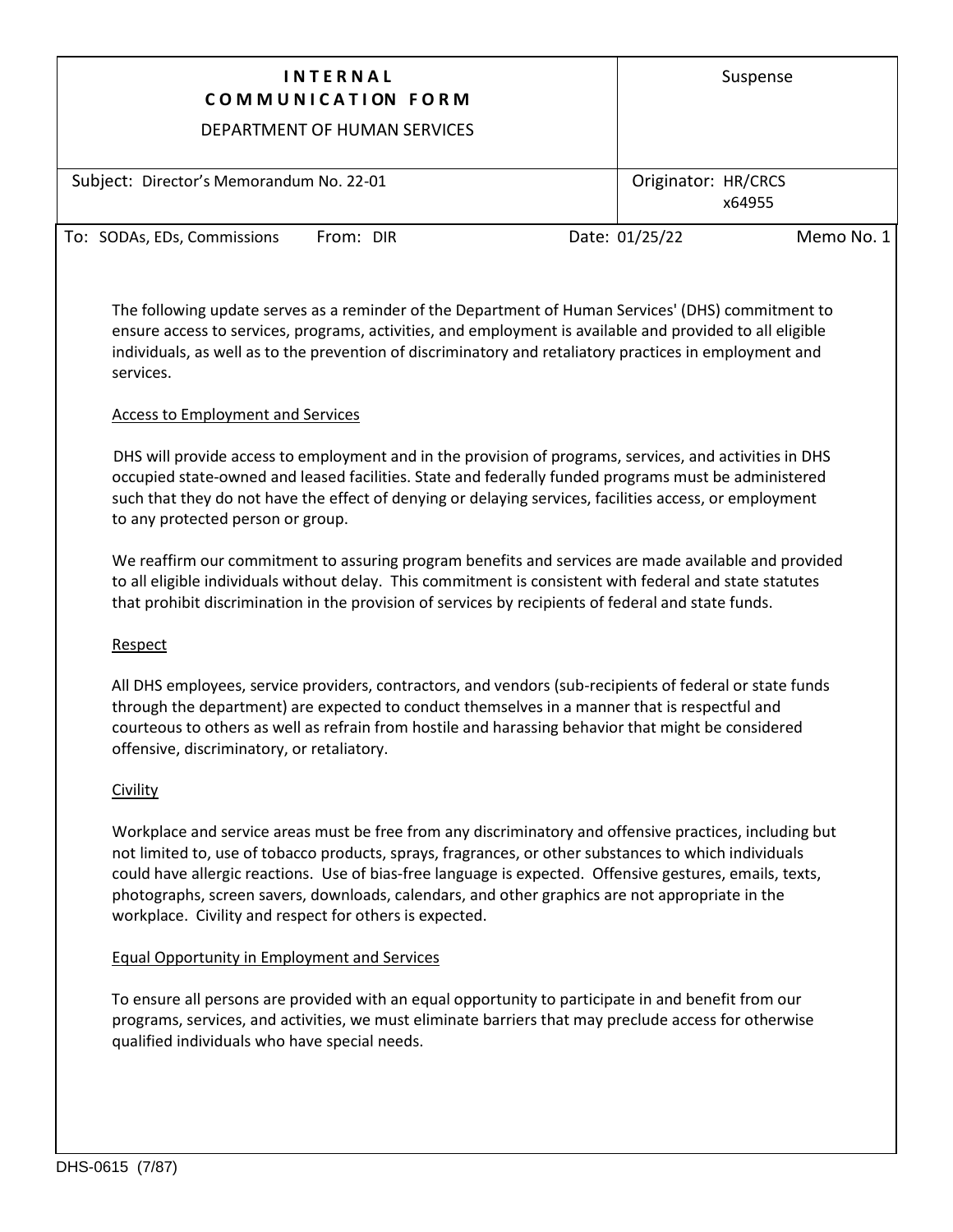| Subject: Director's Memorandum No. 22-01 |           | Originator: HR/CRCS<br>x64955 |                |             |
|------------------------------------------|-----------|-------------------------------|----------------|-------------|
| To: SODAs, EDs, Commissions              | From: DIR |                               | Date: 01/25/22 | Memo No. 1, |
|                                          |           |                               |                | Page 2      |

Effective auxiliary aids will be provided to clients and applicants for services and reasonable accommodations will be provided to employees and applicants for employment to ensure access to programs, services, activities, and employment. Service providers will provide auxiliary aids and reasonable accommodations accordingly.

Agenda, brochures, applications and websites will be made available to all individuals in accordance with the 2018 provisions of the Rehabilitation Act and State of Hawaii directives.

We will ensure, to the extent possible, that all renovations and modifications to state-owned and leased buildings will comply with the 2010 Americans with Disabilities Act (ADA) Standards for Accessible Design.

## Discrimination, Harassment, and Retaliation

Discrimination, harassment, and retaliation will not be tolerated by the department or our service providers, contractors, and vendors. We have an opportunity and obligation to provide services through processes that are free of discriminatory practices. DHS employees and our service providers, contractors, and vendors who engage in discriminatory conduct shall be subject to disciplinary action in accordance with applicable rules and regulations, collective bargaining agreements, and/or contractual agreements. All employees - particularly managers and supervisors - and service providers, contractors, and vendors (sub-recipients), are responsible for creating and maintaining a work environment that is free of all discriminatory practices including harassment, bullying, and/or retaliation for having filed a complaint. DHS prohibits retaliation against anyone who files a complaint or participates in the discrimination complaint process.

## **Guidelines**

In keeping with DHS Policies and Procedures, numbers 4.10.1 through 4.10.4, and the Department of Human Resources Development's Policies, numbers 601.001 and 601.002, and to meet our obligations under federal and state laws as well as to benefit from the ideas and efforts of individuals we serve, the department will continue following the guidelines below relative to notices, public meetings, data collection, and accessibility. The guidelines apply to all DHS divisions, staff offices, attached agencies, commissions, service providers, contractors, and vendors who are sub-recipients of federal and state funding through the department.

Notices Required notices must be placed in all public waiting areas annually and be visible at eye level to seated individuals. All notices require the following statement, "Should you need this or any notice in an alternate format, please email DHSCivilRightsBox@dhs.hawaii.gov. The Hawaii Relay Service 711 is available to hearing impaired and deaf individuals as are video phones where required." Copies of notices are available at http://humanservices.hawaii.gov in the Civil Rights Corner and on DHS portal at http://portal.statehub.hawaii.gov.